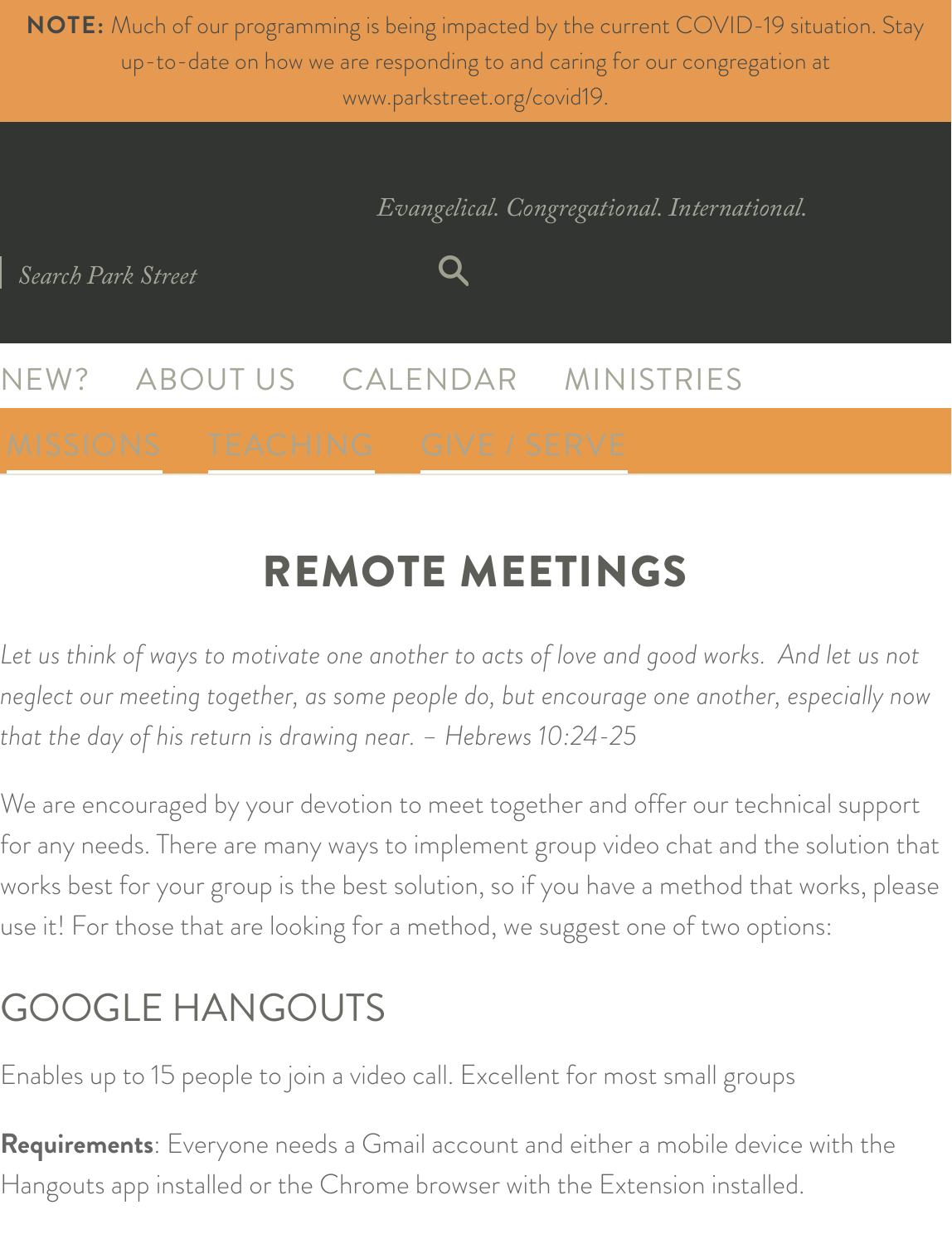#### **Software to install**: Android App or the iOS app or the Chrome browser and Extension.

#### **Call setup**: There are two ways to start a call

- A. Place a video call from the hangouts app to a person, then tap the upper-right three dots [menu, select "invi](https://calendar.google.com/calendar/r?tab=mc1)te", and add more people to the call.
- B. Open your Google calendar, click to create a new event, select the bottom "More options" button, in the details page, look for the camera icon and next to it chose "Add conferencing", and select "hangouts", then in the right hand box labeled "Guests" add your small group folks, finally set the event date and time, any recurrence, enter an event name, and click "Save". This will email an invite to everyone you ad[ded, they can th](https://support.google.com/hangouts/?hl=en#topic=6386410)en click on the invite details and join the meeting.

### **Help Documentation:** Hangouts Help

### ZOOM

Enables up to 100 people to join a video call. Excellent when screen-sharing is required or folks are less tech-savvy and one person can start and co-ordinate each meeting.

**Requirements**: One person to act as meeting host, starting/ending the meeting. Everyone needs either a mobile device with the Zoom app installed or a computer or a phone.

**Software to install**: When joining the meeting, Zoom will automatically detect the user's device and walk the user through any installation required. Sign in or account creation is not required.

**Call setup**: There are two ways available. Option A is coordinating with PSC folks to use the church Zoom accounts. Option B is creating your own Zoom account and either limiting meetings to 40 minutes or having 1 person pay \$15/month (cancelable anytime).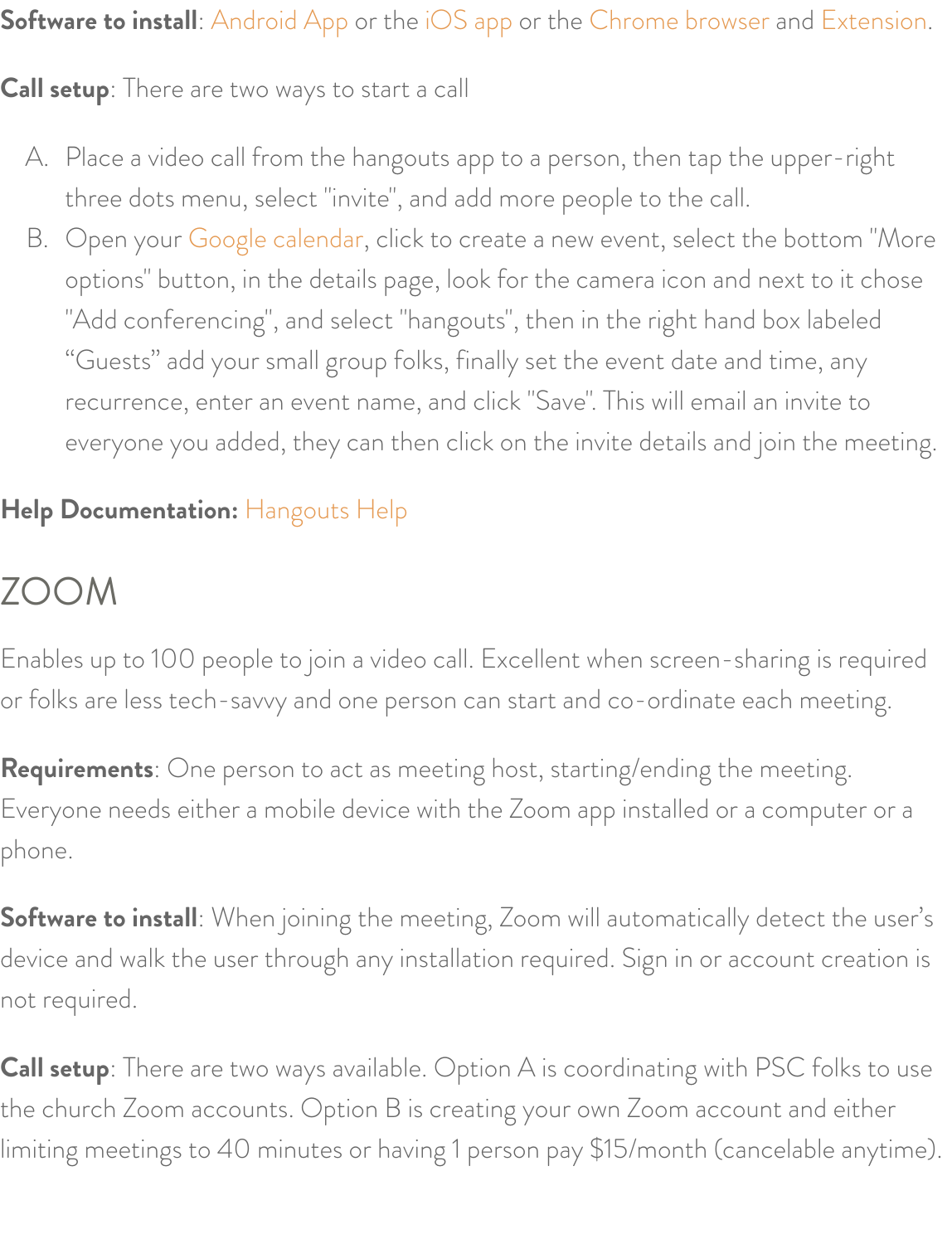- A. [Select one group mem](mailto:media@parkstreet.org)ber to be the meeting host. The host emails media@parkstreet.org with your selected meeting [date/time. We'll send yo](mailto:media@parkstreet.org)u an invite to join Zoom, click the link, signup, and email media@parkstreet.org back confirming you have set the account up. We'll create your meeting at the specified time, assign the new account you setup as the host and provide you with a join [URL that meeting attendees c](https://zoom.us/j/123456789)an click on that will look like: https://zoom.us/j/123456789 and a phone number people can call if they don't have a webcam. Email the link to your group and then as Host, click the link to join the meeting [and start it 5 m](https://zoom.us/signup)inutes before.
- B. Sign up for a Zoom account. After you sign-in, select "Schedule a Meeting" and fill out the details, then email the invite to your group members. Join the meeting y[ourself 5 minutes ahead of ti](https://www.parkstreet.org/usingzoom)me to start it.

#### **How to [join a zoom and part](https://www.parkstreet.org/organizingazoom)icipate**

- **How to run a zoom m[eeting](https://support.zoom.us/hc/en-us)**
- **Help Documentation:** Zoom Help

## SUGGESTION

If your group is tech-savvy enough, Google Hangouts enables long-term community building as you'll have a group you can easily chat and interact with and once you all start using hangouts it's easy to chat with each other over it

### [FOR ANY AND ALL ASSISTA](mailto:media@parkstreet.org)NCE, EMAIL MEDIA@PARKSTREET.ORG.

NEW? ABOUT US CALENDAR MINISTRIES